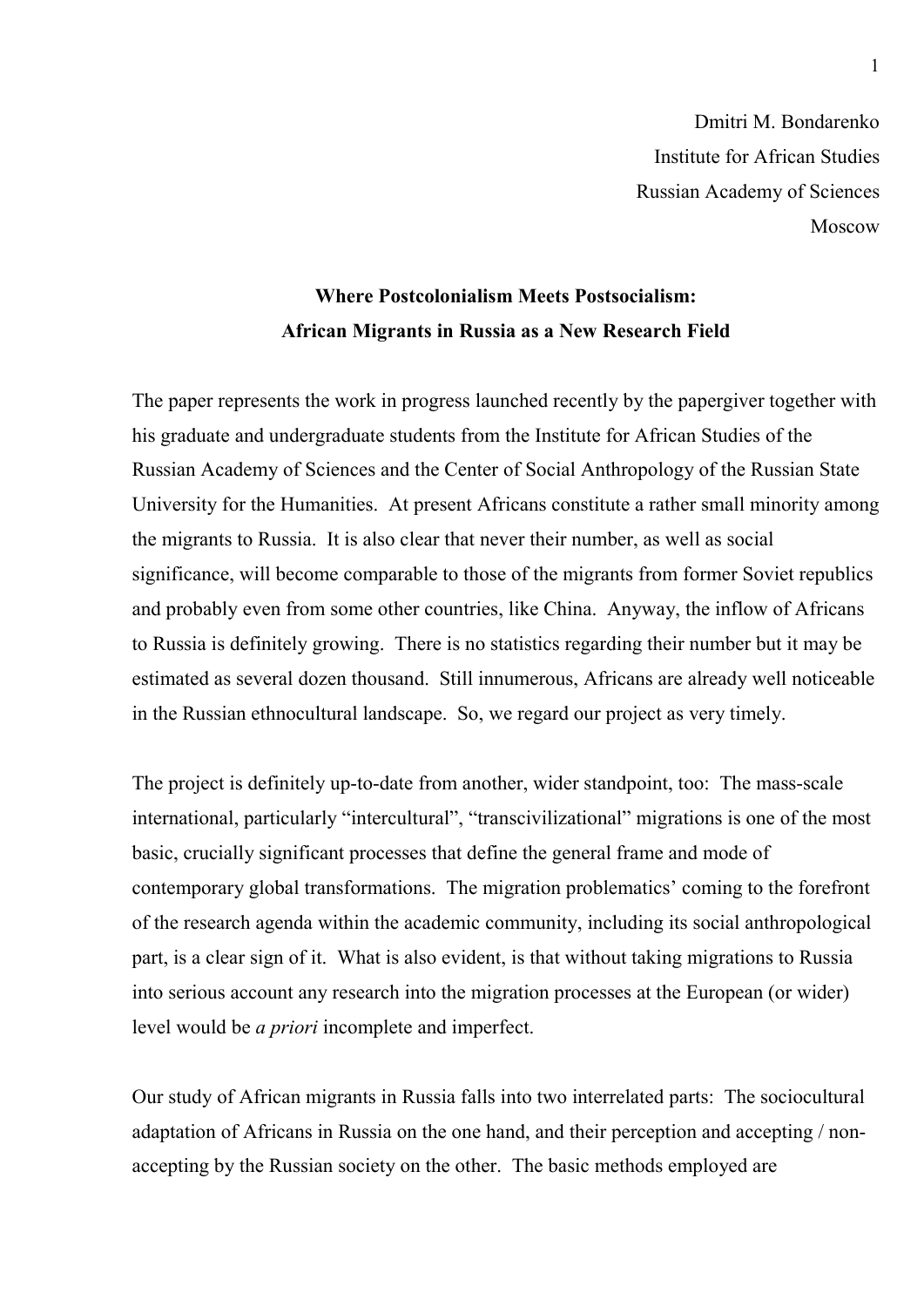interviewing according to a plan (*i.e.*, formalized interviews), distributing questionnaires with subsequent database making, and observation (participant when possible) both among Africans and original Russian citizens. The evidence collected and results got within the limits of another project in progress, "The Image of Russia in Africa", headed by the papergiver in the Institute for African Studies are also employed. Due to many organizational reasons, the research is limited to Moscow city and region; nevertheless we believe this does not discredit our work because a great part of African migrants to Russia live just there. Furthermore, we regard our work as equally important both for postcolonial (African) and postsocialist (Russian) studies in the global context. Indeed, it informs us about the Russian society as a whole to not a smaller degree than on the African community as its new part that reflects many typical features of its members' home societies. So, we are looking at how postsocialism is welcoming postcolonialism.

By the end of the Soviet era in the early 1990s almost all the Africans residing in the country had been university and college students, that is non-permanent residents spread rather evenly among numerous education centers all over the country except Siberia and the Far East. However, with the USSR's break up the situation has changed radically. The number of African students coming to Russia decreased considerably, first of all due to the cutting of state quotas for free education and introduction of tuition fee for the rest prospective students, too high for many of them. In the meantime, the raising of the "iron curtain" resulted in the immigrants' in the strict sense of the word coming to the country. Some of them are refugees from "hot spots" like Ethiopia, Rwanda or Somali were or are in different times. Others are economic migrants while still others are (would be) transit migrants to the West. It goes without saying that far from all of them have legal residence and work permissions. Usually such people have insufficient education background, the Russian language skills, financial possibilities, few friends, if any among Russians, etc. As a result, they often experience severe difficulties in adapting to life in Russia. It seems that distributing advertisement leaflets and standing as "sandwich people" at underground stations gates is now becoming a very popular and typical job among such migrants, their privilege, like selling cheap souvenirs in Paris. One can also see many Africans selling cheap clothes, footwear, utensils and so forth in numerous non-agricultural goods markets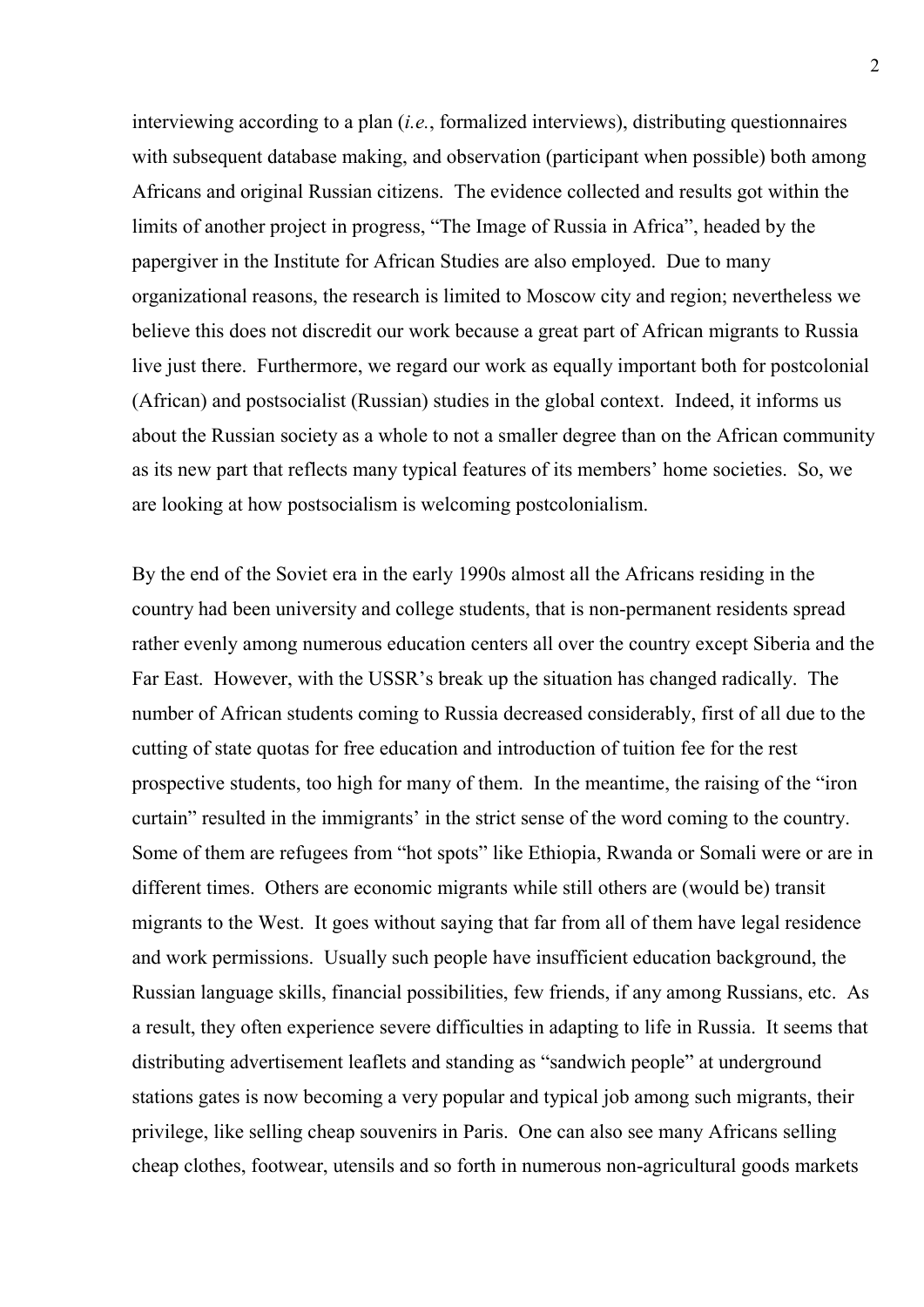where they work alongside with Russians, Ukrainians, Caucasians, East Asians and others (contrary to foodstuff markets in which people from the Caucasus and Central Asia dominate.)

Another, smaller but very distinctive, part of Russian Africans is formed by people of absolutely another sort. Almost all of them are Soviet or Russian universities graduates who (mainly through marriage) have got Russian citizenship, live in the country for already twenty years or so, speak fluent Russian, know Russian lifestyle very well, enjoy support from their Russian family members and so on. They are businessmen, journalists, university teachers, medical doctors. However, rather few of them are wealthy enough to invest in the Africans collective activities. Today the overwhelming majority of Africans in Russia, disregarding their social status are concentrated in a limited number of megapoleis, Moscow first and foremost (and this is why we consider our work as valid).

So, the social and legal composition of Russian Africans has changed greatly and become heterogeneous while the geographical areas of their distribution shrunk.

The crucial key-point the Project addresses is that of the formation of the African diaspora in Russia. Under "diaspora" we mean not just a set of persons but a network community that serves as a means of both more successful adaptation in the accepting society and original identity support, and owe to numerous and various visible and invisible threads among its members forms something like an ex-territorial *status in statu* within a wider society. The analysis of the evidence collected by the Project participants gives ground to argue (yet in a preliminary way) that the process of diaspora formation among Africans is passing slowly and many people are remaining out of it at all limiting their social ties to a narrow circle of their immediate acquaintances.

However, some conscious attempts in this direction have been made, characteristically, not by the neediest but *vice versa*, by some of the best doing and integrated in the accepting society Russian Africans. (The same is true with the Russian Migrants Federation which, besides Africans, unites migrants from Asia and Latin America [fig. 1].) These people's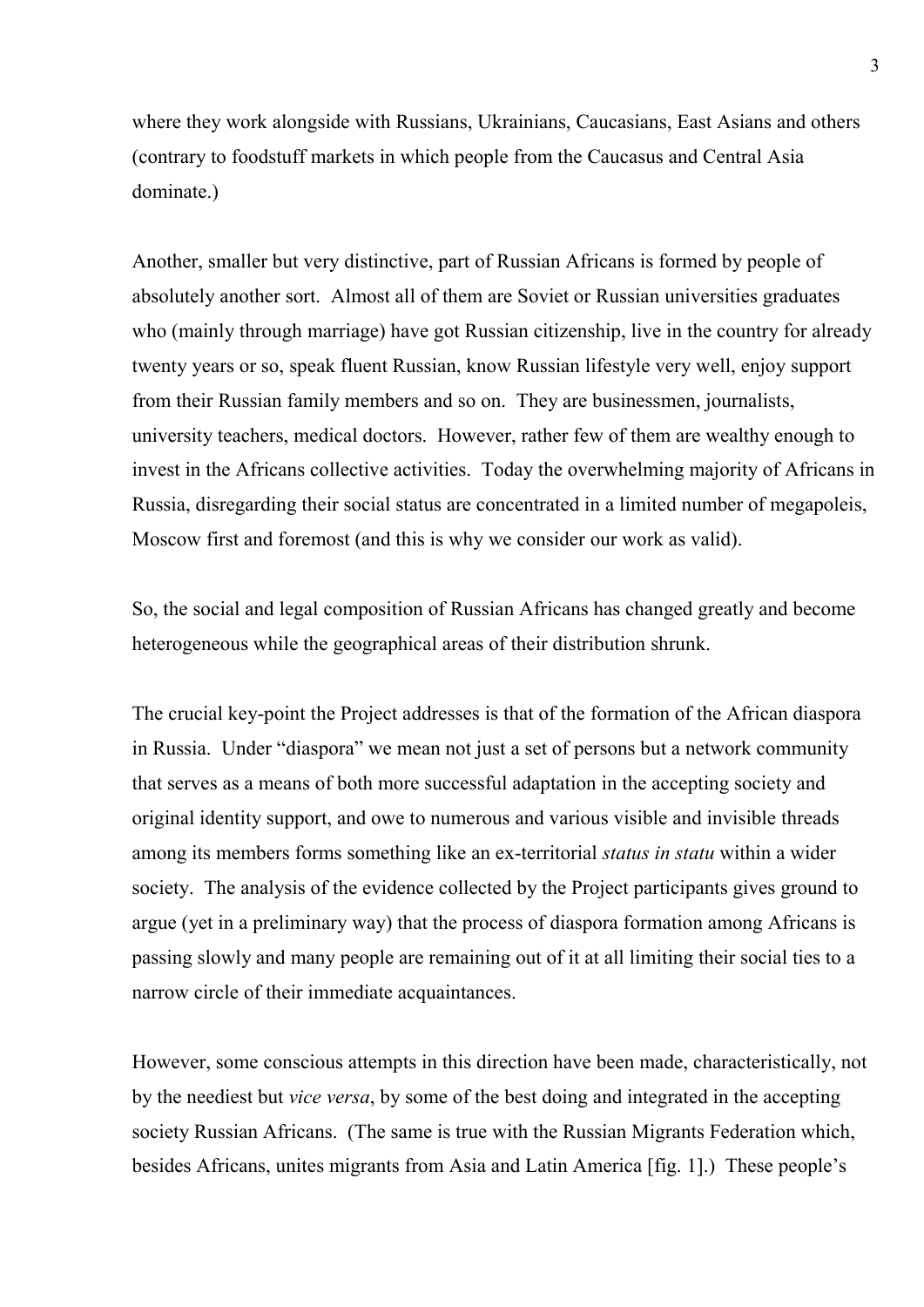activities acquire the shape of organizing clubs and societies, informal in most cases which goal is to provide its members with not support and recreation in the native cultural milieu only but their business and social success in Russia as well, as by now such organizations involve in their activities "respectable" Africans almost exclusively. "Common" migrants have their own forms and ways of finding each other in the Russian megapoleis jungles. So, the social distance between the two parts of Russian Africans is really great, and the spheres of their interaction are very narrow. Nigerians are most advanced in the sphere of "diaspora building". The Nigerian Community Russia is the only officially registered African migrants' organization in Russia, with its elected administrative body, regularly updated website, ties with compatriots in other Russian cities and countries, and so forth. However, not all even well-doing Nigerians living in Russia are eager to join the Community due to different reasons.



Fig. 1. The First Congress of the Russian Migrants Federation. Moscow, March 14, 2008.

Another institution around which Africans are grouping are churches and mosques. This is especially true with the former because, contrary to the latter, today there are not so few African (as well as other) protestant congregations active in Russia. The social background of their parishes is mixed and includes a lot of not so well-established persons. The part churches play in their integration process looks ambivalent: On the one hand, they give them consolation and support what helps the Africans in their life in Russia while on the other, promote their further seclusion from the wider Russian society.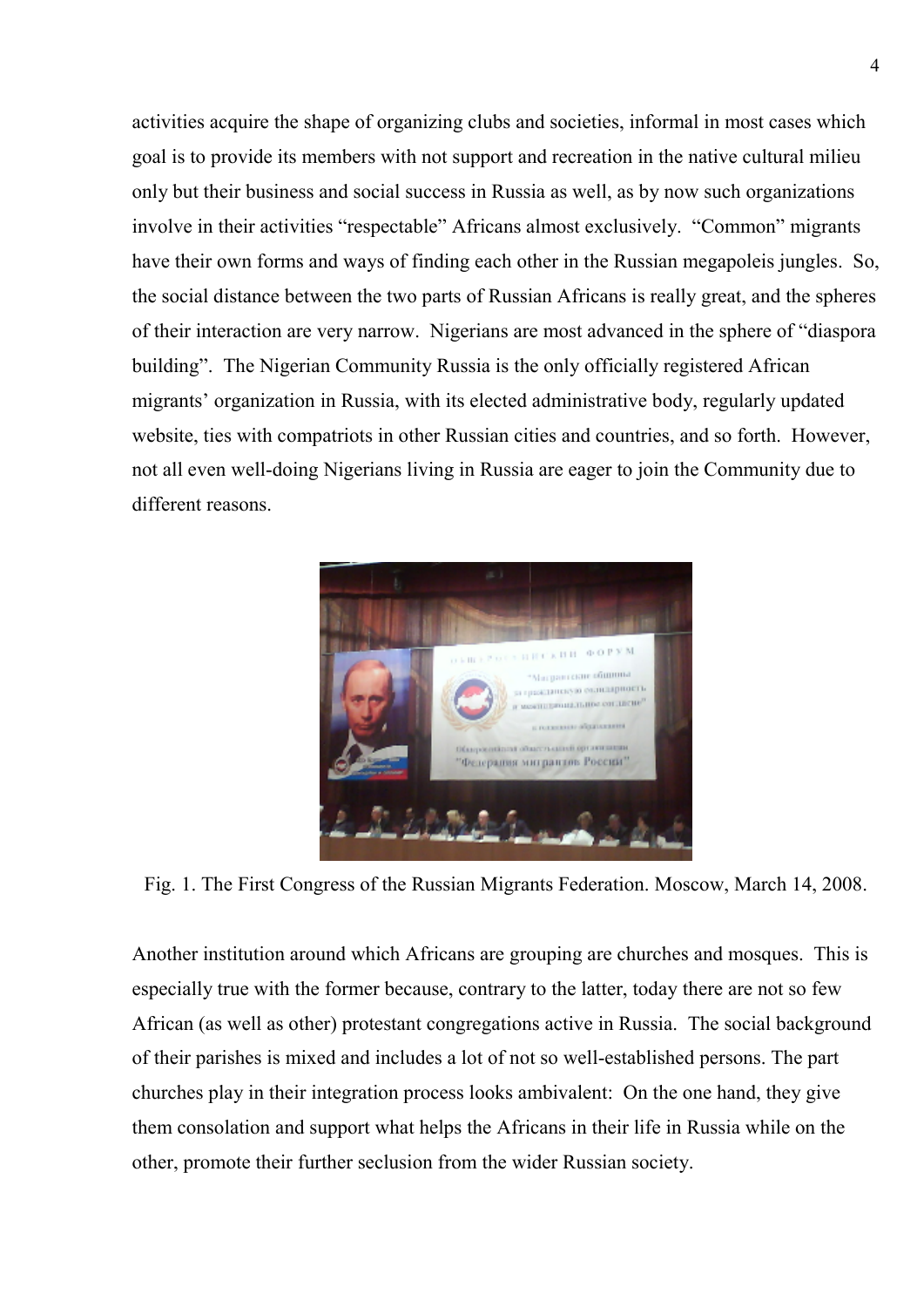Finally, there are several night clubs, cafes and restaurants in Moscow in which Africans, especially young prefer to meet. Naturally, there are more and less respectable among them. The typical regular visitors of some of them are African students and migrants with a modest but stable and at least "more or less" legal income, while some of these institutions serve as meeting points for those Africans who live at or beyond the brink of criminal legality.

What is important to find out, is the level at which the Africans who have come to Russia from all over the Dark Continent yet tend to integrate. Our analysis shows that basically, this level is that of the country of origin and not of common ethnic, regional (within a country or the continent) origin, or something else. As for the pan-African sentiments, they may present as a virtual frame for distinguishing "us" from "them" upon the "white" cultural milieu but as a rule, do not lead to the appearance of steady nationally mixed informal or furthermore groups, clubs and societies, especially when the European languages spoken in the Africans' home countries are different. This conclusion seems to be equally true for representatives of both social groups of Russian Africans.

Thus, at present no one and only "African diaspora" is forming in Russia. What we can observe at present, is a rather weak tendency to the potential appearance of a number of African national diasporas with a loose feeling of their pan-African unity that will reveal itself most vividly in cases of common emergency, like the necessity to resist racist tricks. The Nigerians are most advanced on this pathway, probably followed by the Ethiopians and Cameroonians.

Certainly, it is objectively different to expect from the Africans integration at the pancontinental level as they do not represent one ethnic group or even country of origin, contrary to the Azeri, Chinese or many others. But from the outside they are and will always be seen and perceived as a single African community. Here we come to the second part of our Project: While the Africans' attempts to survive and even adapt in Russia is one side of the coin, the way they are accepted is the other. One of the Project's principal goals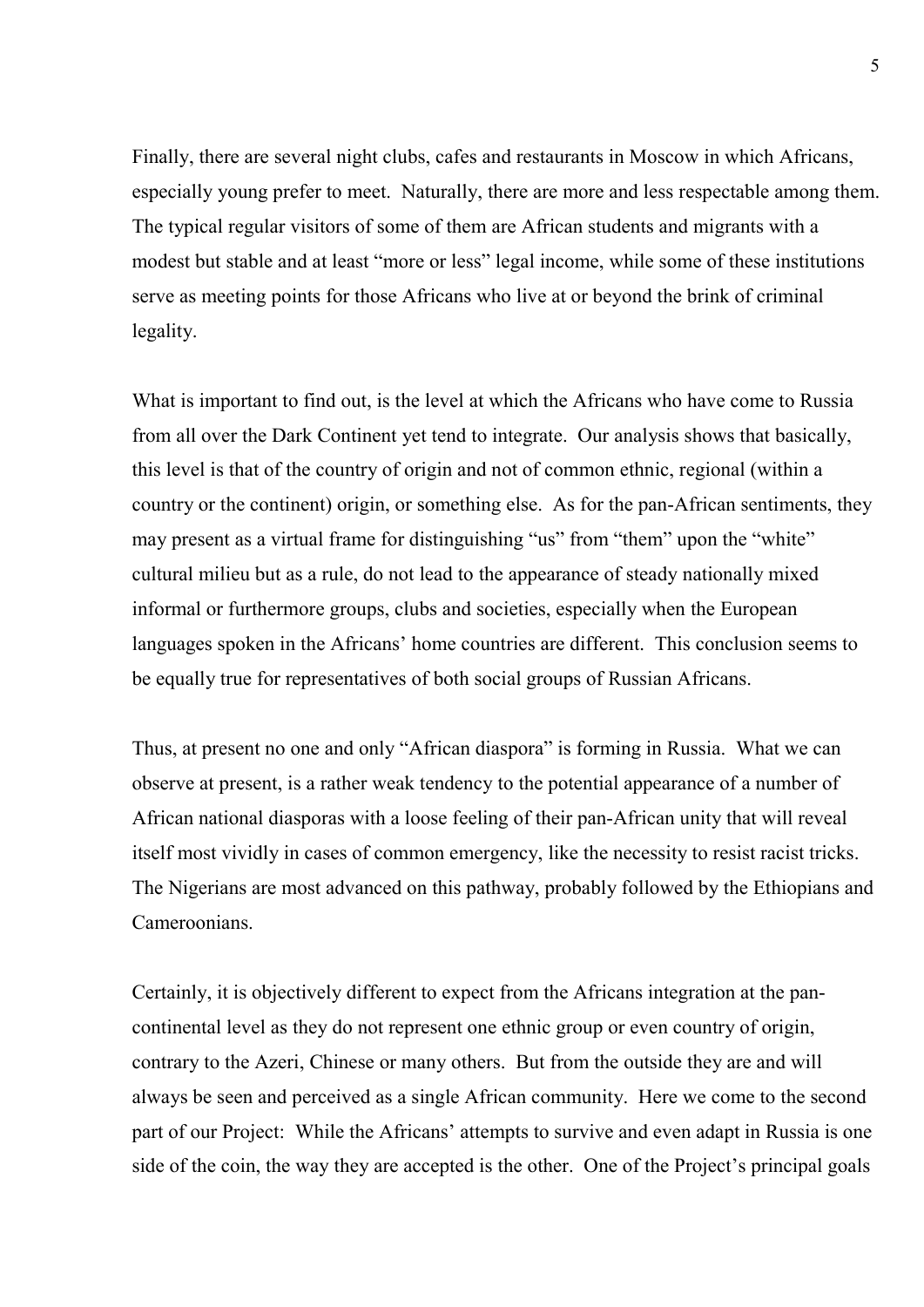is to reveal the images of Africa and Africans in the Russians' consciousness on the premise that the images of other cultures influence crucially the attitude to those cultures representatives. In particular, the images of Africa and Africans play a fundamental part in the shaping of public opinion toward immigrants. Owe to them the stereotype visions of people of other cultures are formed and reproduced; they influence directly the practice of the relations with them. The role of mediators and regulators in the relations between a country's racial majority and immigrant communities is to be played by the civil society and the state that pursue policy in the legal, economic, cultural, educational, information, and other spheres.

Russia (as well as other Eastern and Central European countries) has not got such a longlasting and contradictory experience of interaction with the Africans as the West. Besides, the "closed" nature of the society in still recent Soviet time, the difficulties of the transitional period reforms complicate the matter even more. A negative part has also been played by the national mass media: If till the late 1980s the image of Africans they had been spreading was always positive (as of those struggling against world imperialism and economic backwardness), since the time of Gorbachev's Perestroika they have constantly been represented as symbols of hopeless savagery and stupidity, helping whom the communist regime had just been wasting money instead of making friends with the "civilized world" and raising living standards of the Soviet citizens. Today this attitude to Africa and her inhabitants once introduced and unfortunately supported up till now by many mass media is still alive in the consciousness of a significant part of the Russians. Most recently it became evident this June in hundreds of responses in the Internet to President Dmitri Medvedev's declaration at the G8 summit that Russia would help African countries.

Another very popular mental pattern of perceiving Africa and the Africans is a glance at them as at a matter of exotics and curiosity. (It is not by chance that in the most recent years Africa has become a popular destination for Russian wealthy tourists.) There is no prejudice in this perception but it reflects the fact that people are not ready to accept the Africans' presence in the Russian cities' streets as an every-day reality yet. Our study also testifies to the fact that young Russians, even their most educated part – Moscow city and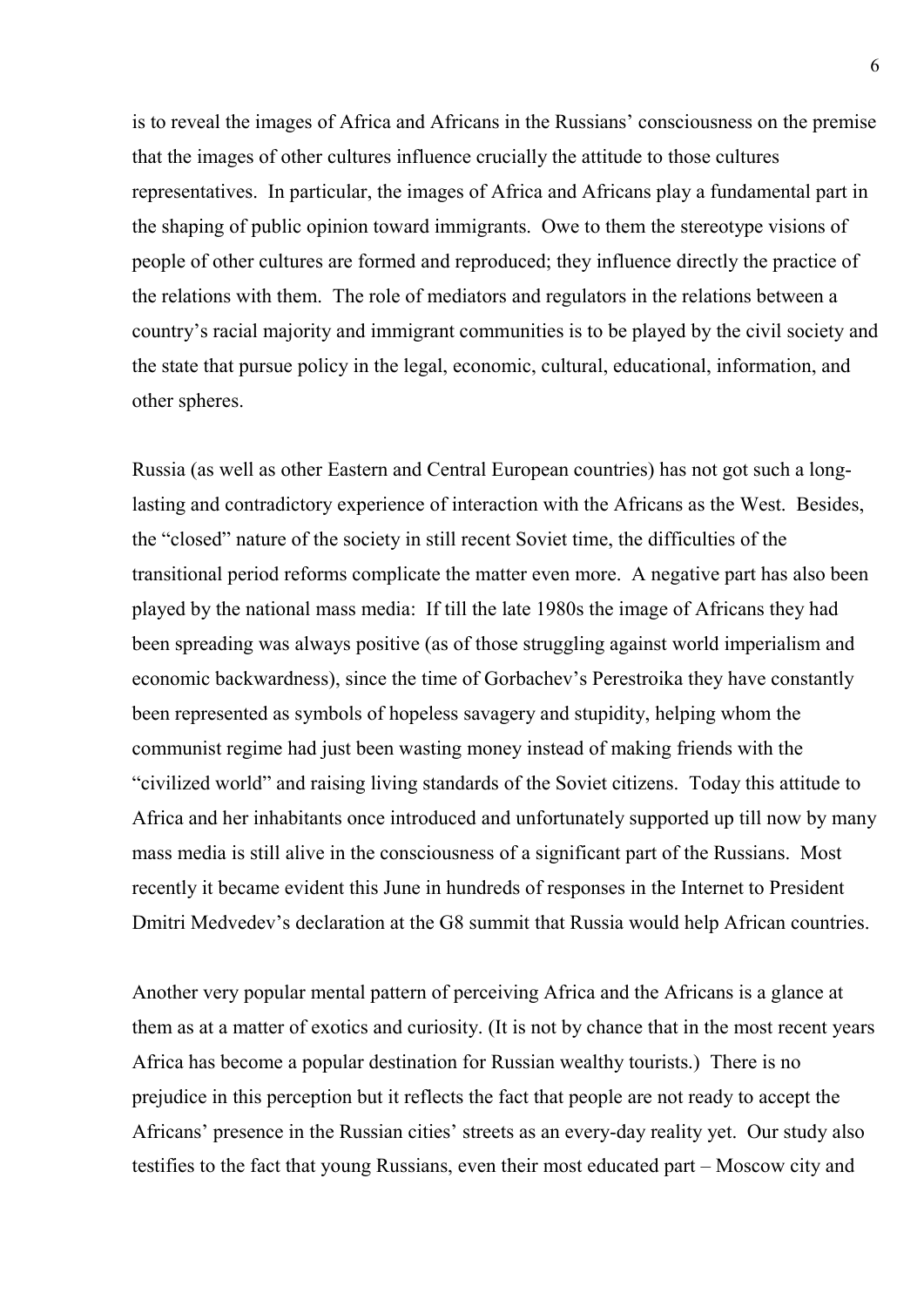region students, have very little knowledge, even at the basic level, about African culture, ethnography, history, geography, politics and so on, what can be estimated as a display of the general, unsatisfactory, situation with school education in present-day Russia. This generally positive but too simplified and one-sided image of Africa and the Africans is now actively exploited by advertisers (fig.  $2 - 5$ ):



Fig. 2. Cinema poster. Text on the side stands: "'Equator'. An Ulyana Shilkina's Military Comedy".



Fig. 3. Text on the central stand: "We will teach all to love Africa!" (A clear allusion to the phrase Russian officers as if like to repeat to privates while drilling them: "I will teach you to love Motherland!")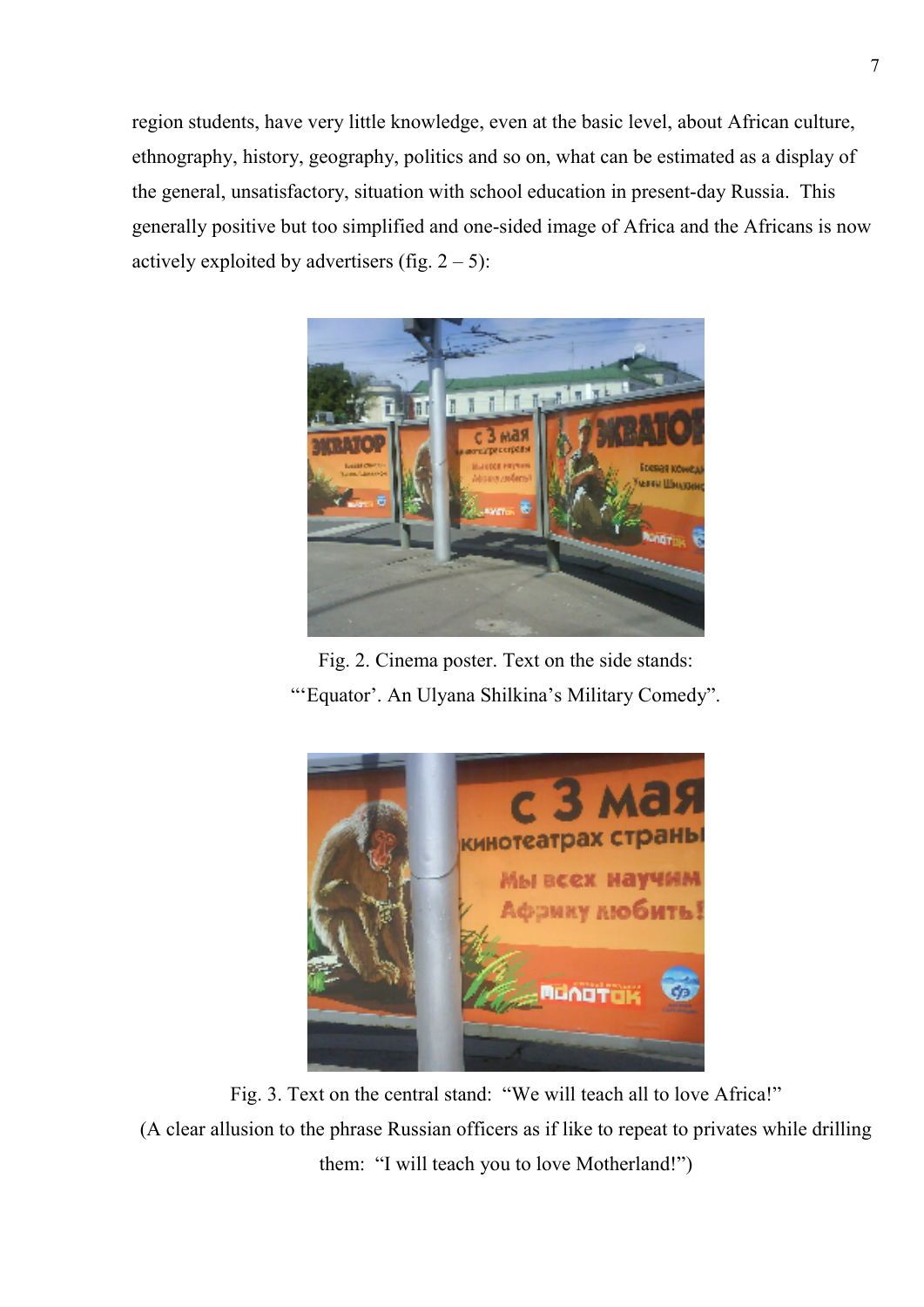Режиссер - засл. арт. Художник - М. Железн  $-10$ 

Fig. 4. Theatre poster. "The Ransom of Red Chief" after O'Henry. "Selling of refreshments, chewing gum and other chicken-feed just during the performance – by a true Negro".



Fig. 5. Advertisement in underground:

"I am going to a sun deck, to sunbathe. These four are with me!!!"

As in any society, there also are racists in Russia, active and passive (implicit). Today, due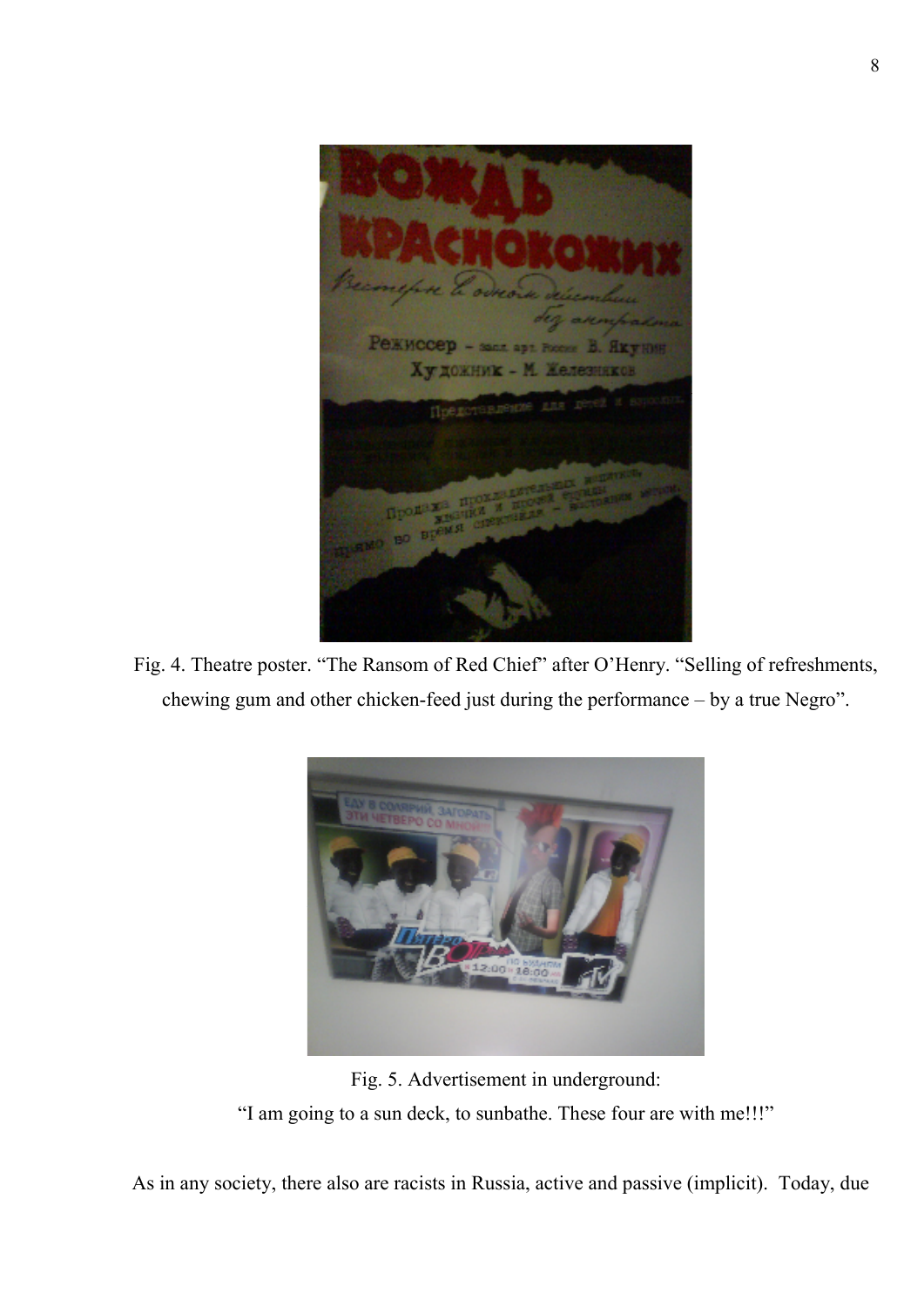to the national and international media, the whole world, including Africa, is well aware of drastic acts of racism that take place in different Russian cities from time to time. In particular, the awareness of them prevents some Africans from going to Russia for getting education, and in general they damage seriously the image of Russia in Africa worldwide. As a young man told us in an interview taken in Tanzania last autumn, the Russians "are really racists, like Nazis". Yet in our opinion, the percentage of racists (at least active, actually or potentially) in Russia is not bigger than in any other country. However, if this is really so, why are racists so visible just in Russia?

This problem has two dimensions. The first of them is the attitude to racists of the Russian society. There are much fewer citizens in it than in the West who, by no means being racists themselves, would like to stir to action against them and to declare openly and loudly that they are against racism, that the Russian nation is not racist. Again, this is a reflection of the contemporary Russian society's general condition. It is not a ripen civil society in which (at least in the ideal) everyone regards all what is happening in it as his or her own business and does not shift full responsibility for the course of events on the state.

The second dimension is the state's legal struggle against racial (as well as ethnic and religious) extremism. Although suppression of extremism has recently been declared an important goal of the state, the legal base for this struggle strengthened, and a number of loud criminal cases led up to court, mild sentences on some of them, as well as open and in some cases (for example, of The Movement Against Illegal Immigration) even legal activities of a significant number of right extremist organizations tell that problems in this sphere still persist.

The migration policy is also far from being absolutely clear and precise, and hence effective. It is so particularly because the discussion on the necessity of migrants for Russia, the desirable ethnic / cultural and educational / professional priorities in accepting them is still on both in the society and different governmental circles. The opinions vary from the idea to welcome only ethnic Russians from the former Soviet republics to that of opening the doors to the country as widely as possible. In any case, the tendency typical of